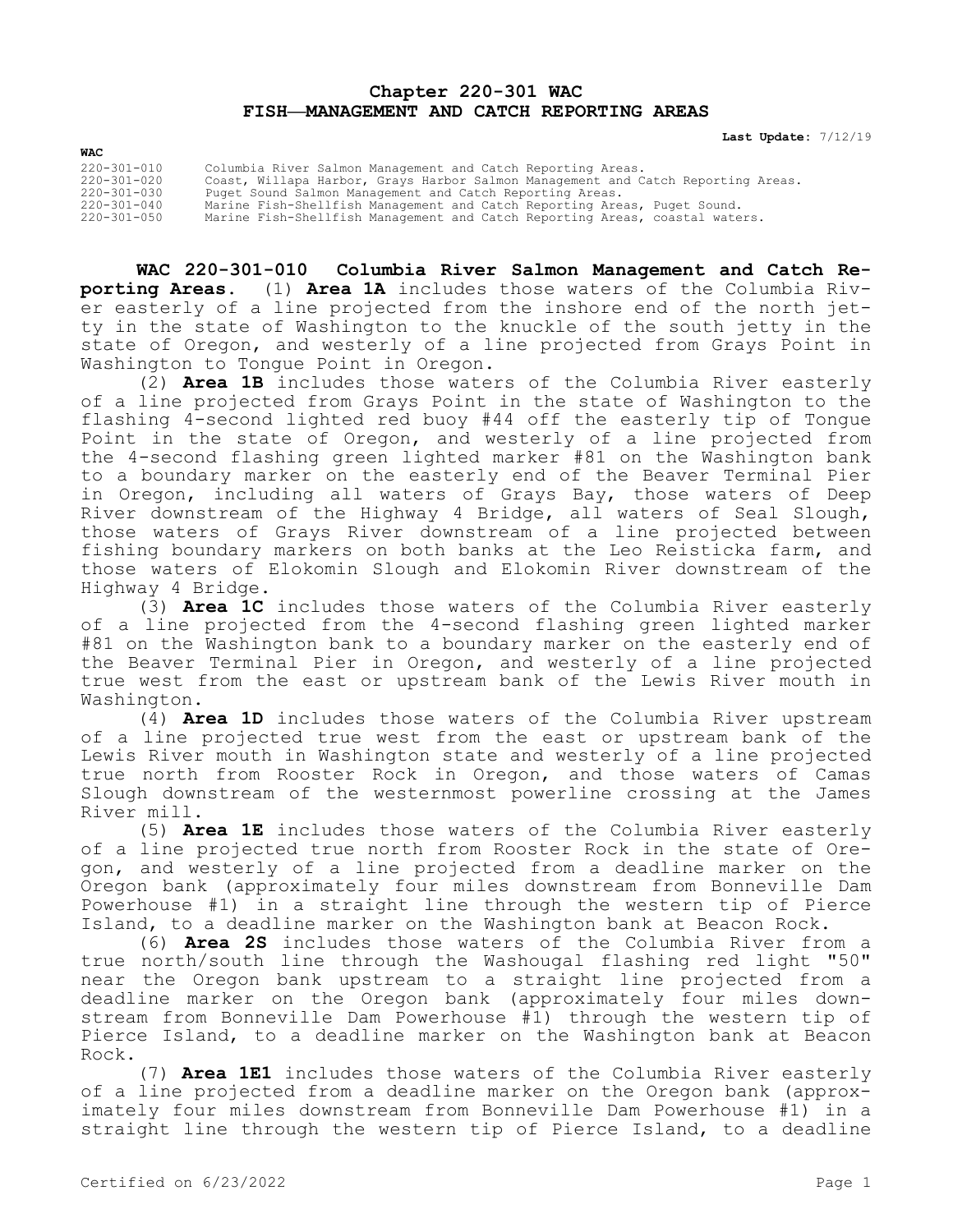marker on the Washington bank at Beacon Rock, and easterly to Bonneville Dam.

(8) **Area 1F** (Bonneville Pool) includes those waters of the Columbia River upstream from the Bridge of the Gods, located approximately 2.3 miles above Bonneville Dam, and downstream of a line projected from the west end of the Port of The Dalles Dock across the Columbia River to a Washington department of fish and wildlife boundary marker on the Washington shore.

(9) **Area 1G** (The Dalles Pool) includes those waters of the Columbia River upstream from a line projected from an Oregon department of fish and wildlife deadline marker on the Oregon shore to the 5-milelock light (6 seconds red) on an island near the Oregon shore, to an island near the Washington shore to a Washington department of fish and wildlife fishing boundary marker on the Washington shore at the southwest corner of Horsethief Lake, SP&S Railroad fill and downstream of a line projected across the thread of the Columbia River at the grain elevator at Rufus, Oregon, to a deadline marker on the Washington shore.

(10) **Area 1H** (John Day Pool) includes those waters of the Columbia River upstream from a line projected across the thread of the Columbia River from a fishing boundary marker approximately 1/2-mile above the John Day River, Oregon, to a fishing boundary marker on the Washington shore and downstream of a line projected across the thread of the Columbia River from the upstream bank of the Umatilla River.

(11) **Select areas:**

(a) **Blind Slough Select Area.** Blind Slough fishing area includes all waters from markers at the mouth of Gnat Creek located approximately 0.5 mile upstream of the county road bridge downstream to markers at the mouth of Blind Slough.

(b) **Knappa Slough Select Area.** Knappa Slough fishing area includes all waters bounded by a line from the north marker at the mouth of Blind Slough, westerly to a marker on Karlson Island, downstream to boundary lines defined by markers on the west end of Minaker Island to markers on Karlson Island and the Oregon shore.

(c) **Tongue Point Select Area.** Tongue Point fishing area includes all waters bounded by a line from a marker midway between the red USCG navigation light #2 at the tip of Tongue Point and the downstream (northernmost) pier (#8) at the Tongue Point Job Corps facility, to the flashing green USCG navigation light #3 on the rock jetty at the west end of Mott Island, a line from a marker at the southeast end of Mott Island northeasterly to a marker on the northwest tip of Lois Island, and a line from a marker on the southwest end of Lois Island westerly to a marker on the Oregon shore.

(d) **South Channel Select Area.** South Channel area includes all waters bounded by a line from a marker on John Day Point through the green USCG buoy #7 to a marker on the southwest end of Lois Island upstream to an upper boundary line from a marker on Settler Point northwesterly to the flashing red USCG marker #10, northwesterly to a marker on Burnside Island defining the upstream terminus of South Channel.

(e) **Deep River Select Area.** Deep River fishing area includes all waters downstream of the town of Deep River to the mouth defined by a line from USCG navigation marker #16 southwest to a marker on the Washington shore.

(f) **Cathlamet Channel Select Area.** Cathlamet Channel catch area includes waters easterly from a line drawn from the westerly tip of Puget Island through green buoy #41 north to light #39 to a line drawn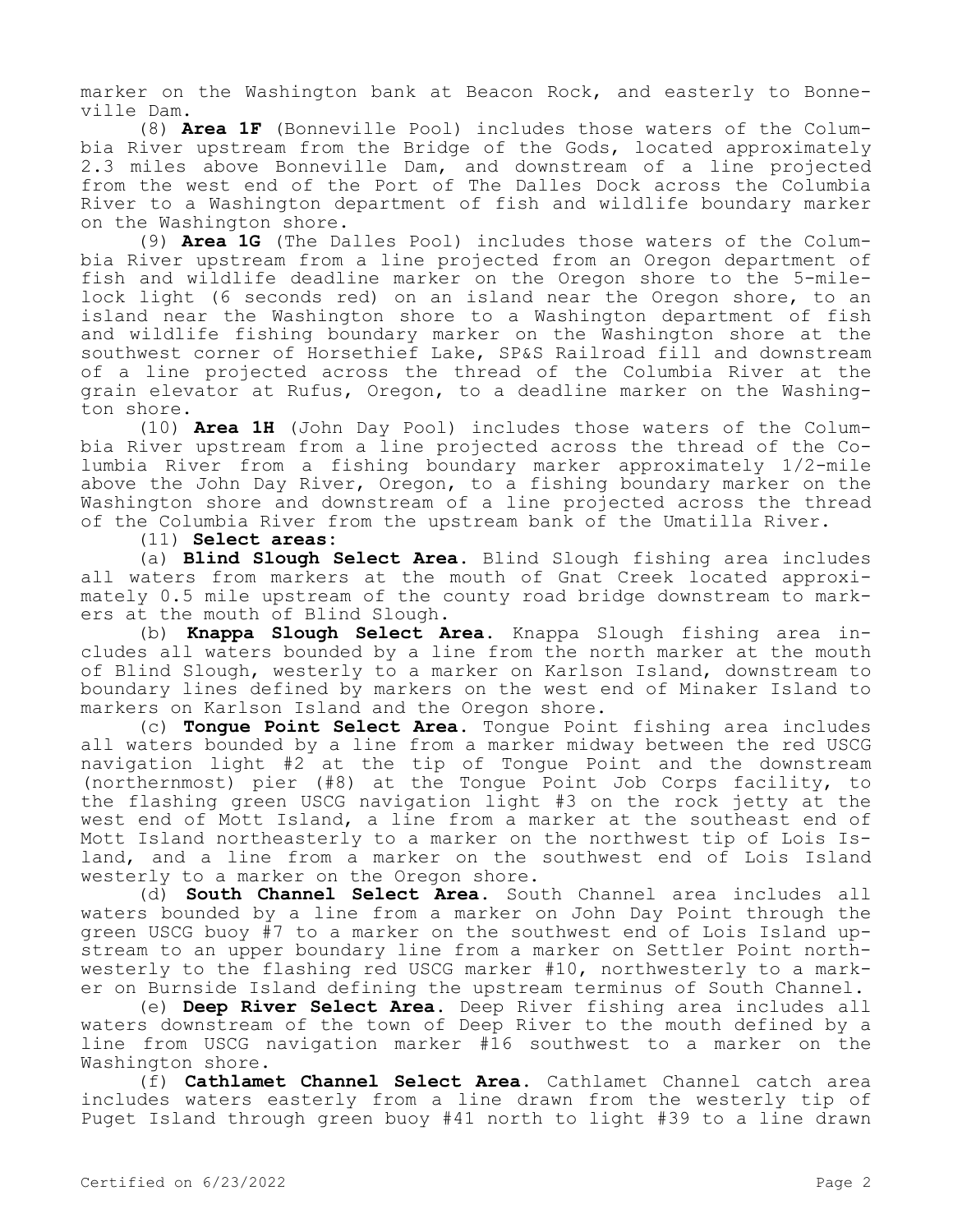from the eastern tip of Puget Island through flashing green #4s buoy then to the southern tip of Cape Horn.

[Statutory Authority: RCW 77.04.012, 77.04.013, 77.04.020, 77.04.055,<br>and 77.12.047. WSR 17-05-112 (Order 17-04), recodified as \$ and 77.12.047. WSR 17-05-112 (Order 17-04), recodified as § 220-301-010, filed 2/15/17, effective 3/18/17. Statutory Authority: RCW 77.04.012, 77.04.055, 77.12.045, and 77.12.047. WSR 15-08-031 (Order 15-53), § 220-22-010, filed 3/25/15, effective 4/25/15. Statutory Authority: RCW 77.12.047. WSR 07-09-055 (Order 07-60), § 220-22-010, filed 4/12/07, effective 5/13/07. Statutory Authority: RCW 75.08.080. WSR 79-07-045 (Order 79-42), § 220-22-010, filed 6/22/79; Order 77-14, § 220-22-010, filed 4/15/77; Order 76-35, § 220-22-010, filed 5/11/76.]

**WAC 220-301-020 Coast, Willapa Harbor, Grays Harbor Salmon Management and Catch Reporting Areas.** (1) **Area 1** shall include those waters within 3 nautical miles of the Oregon and Washington coasts north of a line projected true west from Tillamook Head (approximate latitude 45.94640 degrees N), westerly of a line projected from the inshore end of the north Columbia River jetty to the knuckle of the south Columbia River jetty, and south of a line projected true west from Leadbetter Point in Washington along latitude 46.63611 degrees N.

(2) **Area 2** shall include those waters within 3 nautical miles of the Washington coast north of Area 1, westerly of a line projected from the southern tip (located at  $46.72791$  degrees N,  $124.05848$  degrees W) of the Jacobson Jetty near Washaway Beach due south to Leadbetter Point along longitude 124.05848 degrees W, westerly of a straight line projected from the Point Chehalis light northerly through the Coast Guard lookout tower to the shore near Point Brown, and south of a line projected true west from the Queets River mouth along latitude 47.53856 degrees N.

(3) **Area 2A** shall include those waters of Grays Harbor and the Chehalis River estuary upstream from the Highway 101 Bridge at Aberdeen to a line projected from the Lakeside Industries asphalt plant tower (located at 46.97908 degrees N, 123.78317 degrees W) at a right angle to the thread of the stream to the opposite shore.

(4) **Area 2B** shall include those waters of Grays Harbor lying easterly of Area 2, southerly of a line running from a fishing boundary marker located at the south end of the eastern jetty at the Ocean Shores Marina, thence to a fishing boundary marker (located at 46.96120 degrees N, 124.05575 degrees W) on Sand Island and thence to the tripod station (located at 46.98528 degrees N, 124.01195 degrees W) on Brackenridge Bluff, westerly of a line projected from the tripod station at Brackenridge Bluff southward through channel marker 8 in the south channel at the mouth of Johns River to the mainland, and northerly of the Bay City Bridge.

(5) **Area 2C** shall include those waters of Grays Harbor northerly of Area 2B, westerly of a line crossing the mouth of Grass Creek projected true north and south along longitude 124.01 degrees W, south and west of a line around the mouth of Chenois Creek starting at landfall at latitude 47.02661 degrees N projecting due west to longitude 124.03273 degrees W thence due north to landfall, and southwesterly of a line crossing the mouth of the Humptulips River projected westerly from the promontory located at 47.03236 degrees N, 124.04056 degrees W to landfall westerly of Campbell Slough at 47.04155 degrees N, 124.08274 degrees W.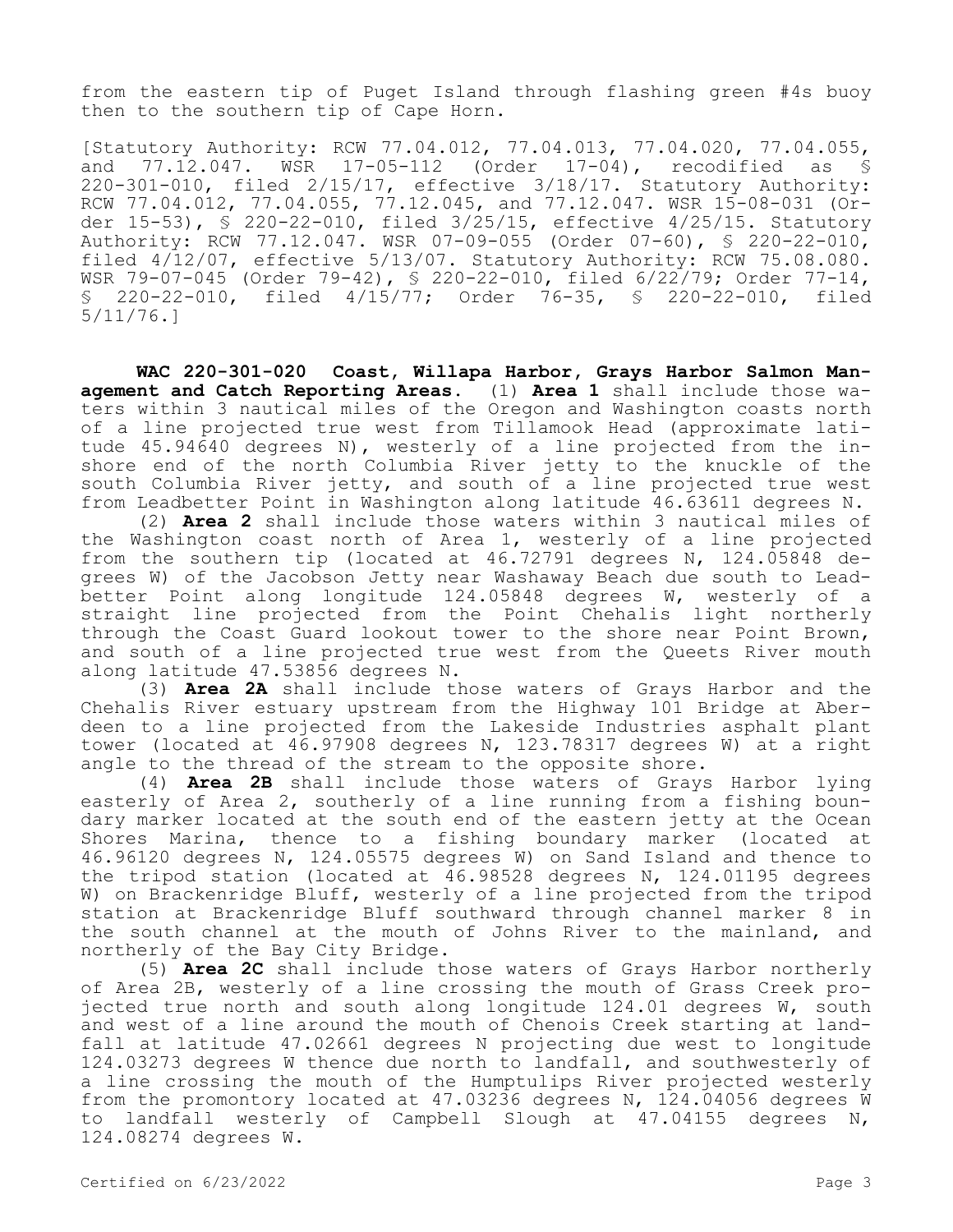(6) **Area 2D** shall include those waters of Grays Harbor and the Chehalis River estuary downstream of Area 2A, easterly of Area 2B, and westerly (downstream) of the Highway 105 Bridge on Johns River.

(7) **Area 2K** shall include those waters of Willapa Harbor easterly of a line running from the northern tip of Goose Point to the Bay Center Channel light (Fl G 4s 18ft) thence to the western tip of Stony Point, and westerly of the Highway 101 bridges over the Palix and Niawiakum rivers.

(8) **Area 2M** shall include those waters of Willapa Harbor lying southeasterly of a line running from Needle Point northwesterly to the Island Sands light (Fl 2+1 G 6s 15ft, located at 46.53860 degrees N, 123.97654 degrees W) thence southerly to Diamond Point, northerly and easterly of a line from Stanley Point to Paradise Point, and downstream and northwesterly of the Highway 101 Bridge over the Naselle River.

(9) **Area 2N** shall include those waters of Willapa Harbor lying south of a line projected due west from the northern tip of Goose Point to landfall on Leadbetter Point along latitude 46.63667 degrees N, northwesterly of a line projected from Needle Point 60 degrees true to landfall north of the North Nemah River at 46.52223 degrees N, 123.89603 degrees W, northerly of Area 2M and a line projected from the Island Sands light thence due west to landfall on the North Beach Peninsula.

(10) **Area 2P** shall include those waters of Willapa Harbor lying inside and southerly of a line projected from Diamond Point westerly through Marker 2 (Fl R 4s 15ft, located at 46.50165 degrees N, 124.02382 degrees W) at the Nahcotta Boat Basin (RF#2) thence southerly to the north end of the boat basin jetty, and northerly of a line projected true west from High Point (approximate latitude 47.40951 degrees N) to landfall on the North Beach Peninsula.

(11) **Area 2R** shall include those waters of Willapa Harbor lying westerly and southerly of Areas 2M and 2N, and northerly of a line projected from Diamond Point westerly through Marker 2 at the Nahcotta Boat Basin to landfall on the North Beach Peninsula.

(12) **Area 2T** shall include those waters of Willapa Harbor easterly of Area 2, northerly of Areas 2K and 2N, west of a line projecting true north and south through Range Marker "B" (located at 46.70938 degrees N, 123.85501 degrees W), southerly of a line running true west and east through a North River Channel marker located at 46.73510 degrees N, 123.911906 degrees W, and easterly of a line projected true north from Marker 3 (located at 46.70725 degrees N, 123.96608 degrees W) at the Tokeland Boat basin to landfall east of the Cedar River.

(13) **Area 2U** shall include those waters of Willapa Harbor and the Willapa River estuary easterly of Area 2T, downstream and westerly from the Hwy 101 Bridge in Raymond, and excluding all waters of the South Fork Willapa River above a line at its mouth projected from the Weyerhaeuser chimney (located at 46.68927 degrees N, 123.74121 degrees W) southwesterly at a right angle to the thread of the stream to the opposite shore.

(14) **Area 3** shall include those waters within 3 nautical miles of the Washington coast north of Area 2 and south of a line projected true west from Cape Alava along latitude 48.16667 degrees N.

(15) **Area 4** shall include those waters within 3 nautical miles of the Washington coast north of Area 3, westerly of a line projected from the northern tip of Portage Head to the southern tip of Waatch Point, and westerly of the Bonilla-Tatoosh Line (WAC 220-300-360).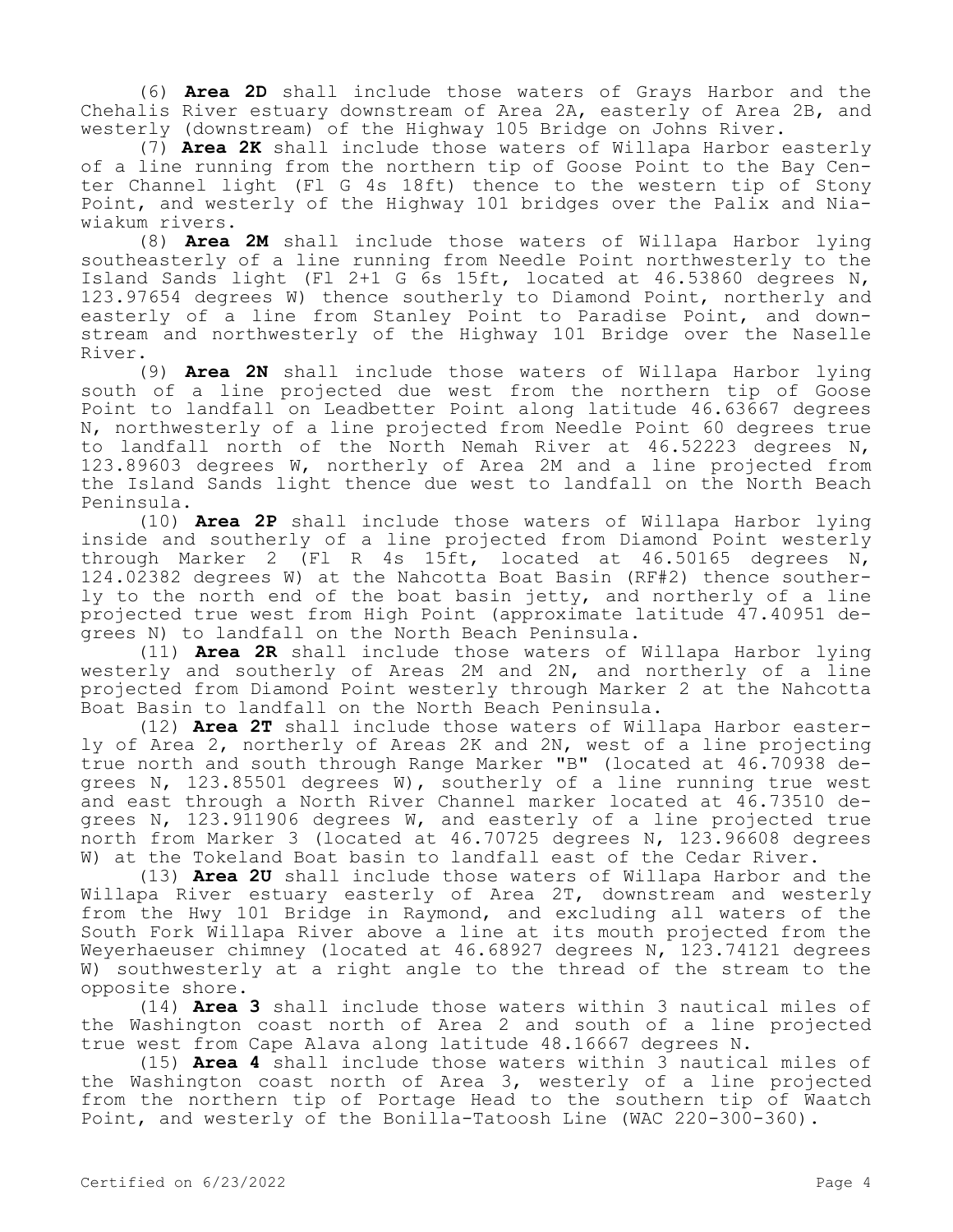(16) **Area 4A** shall include those waters easterly and inside of a line projected from the northern tip of Portage Head to the southern tip of Waatch Point, outside and westerly of the mouth of any river or stream flowing to the sea.

[Statutory Authority: RCW 77.04.012, 77.04.013, 77.04.020, 77.04.055, and  $77.12.047$ . WSR  $17-05-112$  (Order  $17-04$ ), amended and recodified as § 220-301-020, filed 2/15/17, effective 3/18/17. Statutory Authority: RCW 77.04.020, 77.12.045, and 77.12.047. WSR 11-14-003 (Order 11-91), § 220-22-020, filed 6/22/11, effective 7/23/11. Statutory Authority: RCW 75.08.080. WSR 90-03-068 (Order 90-05), § 220-22-020, filed 1/19/90, effective 2/19/90; WSR 84-15-008 (Order 84-66), § 220-22-020, filed 7/6/84; WSR 82-13-048 (Order 82-63), § 220-22-020, filed 6/11/82; WSR 81-13-005 (Order 81-37), § 220-22-020, filed 6/8/81; WSR 80-09-072 (Order 80-69), § 220-22-020, filed 7/18/80; WSR 78-07-067 (Order 78-45), § 220-22-020, filed 6/30/78; Order 77-71, § 220-22-020, filed 8/18/77; Order 77-14, § 220-22-020, filed 4/15/77; Order 76-35, § 220-22-020, filed 5/11/76.]

**WAC 220-301-030 Puget Sound Salmon Management and Catch Reporting Areas.** (1) **Area 4B** shall include those waters of Puget Sound easterly of a line projected from Bonilla Point (48°35'43.5"N, 124°42'59.7"W) on Vancouver Island to the Cape Flattery Light on Tatoosh Island (Light List No. 16145 Fl(2)20s112ft 14M, 48°23'31.2"N, 124°44'12.9"W), thence to the most westerly point on Cape Flattery (48°22'52.1"N, 124°43'54.3"W) and westerly of a line projected true north from the fishing boundary marker at the mouth of the Sekiu River (48°17'16.1"N, 124°23'43.4"W).

(2) **Area 5** shall include those waters of Puget Sound easterly of a line projected true north from the fishing boundary marker at the mouth of the Sekiu River (48°17'16.1"N, 124°23'43.4"W) and westerly of<br>a line projected true north from Low Point (48°09'38.9"N, line projected true north from Low Point 123°49'36.5"W).

(3) **Area 6** shall include those waters of Puget Sound easterly of a line projected from the Angeles Point  $(48°09'03.3"N, 123°33'11.6"W)$ to the Race Rock Light (Light List No. 16225 FlW10s118ft19M, 48°17'52.9"N, 123°31'53.1"W), northerly of a line projected from the New Dungeness Light (Light List No. 16335 FlW5s67ft18M, 48°10'54.3"N, 123°06'36.9"W) to the Point Partridge Light (Light List No. 16400 FlW5s105ft13M, 48°13'28.8"N, 122°46'09.9"W), westerly of a line projected from the Point Partridge Light (Light List No. 16400  $F1.$ W5s105ft13M, 48°13'28.8"N, 122°46'09.9"W) to the Smith Island Light (Light List No. 16375 Fl10s97ft.14M, 48°19'14.4"N, 122°49'51.4"W), and southerly of a line projected from the Smith Island Light (Light List No. 16375 Fl.10s97ft.14M, 48°19'14.4"N, 122°49'51.4"W) to Rosario Strait traffic separation lane entrance lighted Buoy R (Light List No. 16340 FlY25s6M"RA," 48°16'25.3"N, 123°06'34.6"W) to the Trial Island<br>Light (Light List No. 16265 FlG5s93ft13M, 48°23'42.3"N, Light (Light List No. 16265 FlG5s93ft13M, 48°23'42.3"N, 123°18'18.6"W).

(4) **Area 6A** shall include those waters of Puget Sound easterly of a line projected from the Point Partridge Light (Light List No. 16400 FlW5s105ft13M, 48°13'28.8"N, 122°46'09.9"W) to the Smith Island Light (Light List No. 16375 Fl10s97ft14M, 48°19'14.4"N, 122°49'51.4"W) to the northeasterly of the Lawson Reef Junction Lighted Bell Buoy (Light List No. 19320 RGF1(2+1)R6sBell, 48°24'03.3"N, 122°42'57.7"W) to the Initiative 77 marker on Fidalgo Island (48°25'14.2"N, 122°40'04.5"W)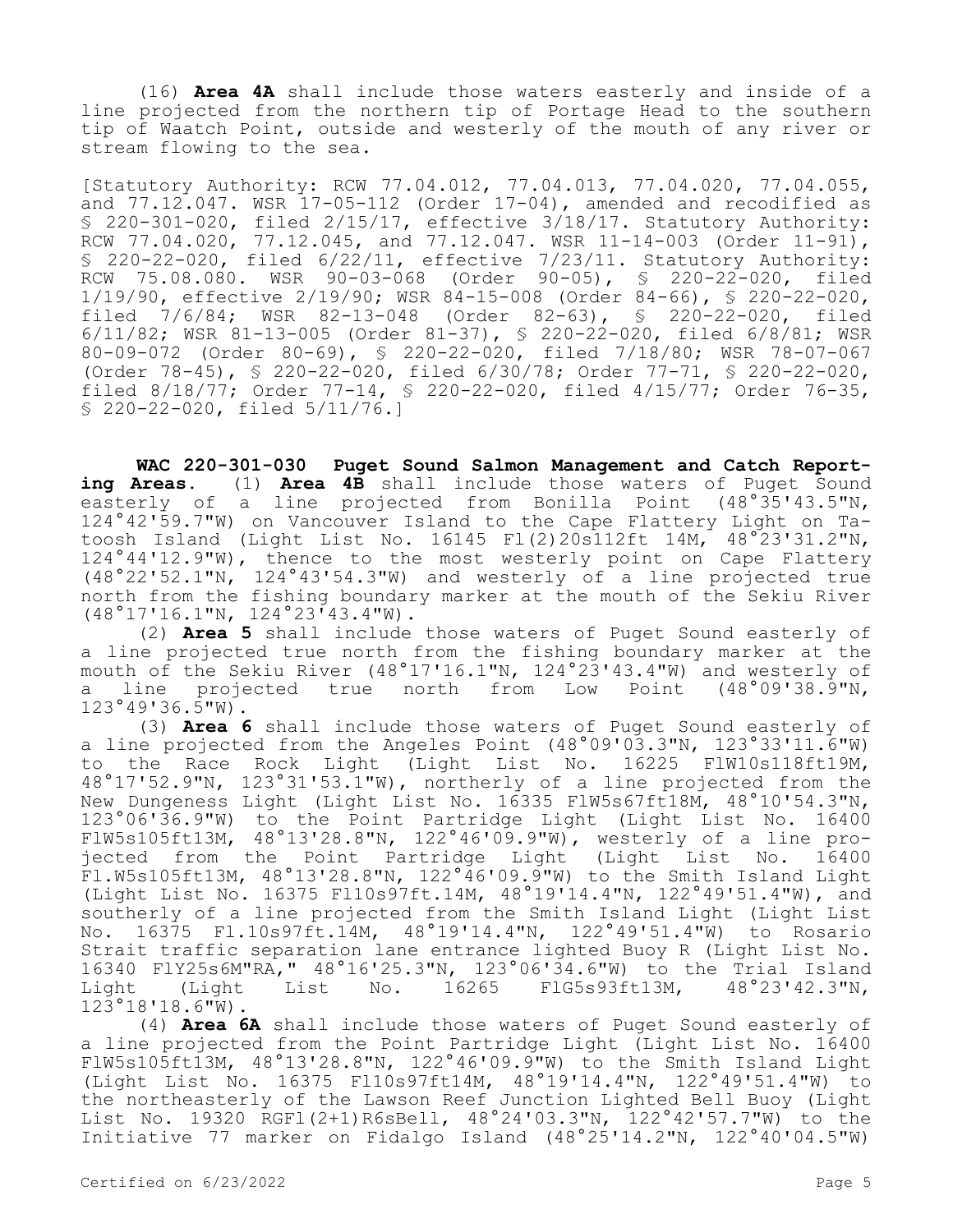and westerly of a line projected from Reservation Head on Fidalgo Island  $(48°28'41.8"N, 122°39'28.1"W)$  to West Point on Whidbey Island (48°24'08.4"N, 122°39'46.1"W).

(5) **Area 6B** shall include those waters of Puget Sound southerly of a line projected from the New Dungeness Light (Light List No. 16335 FlW5s67ft18M, 48°10'54.3"N, 123°06'36.9"W) to the Point Partridge Light (Light List No. 16400 FlW5s105ft13M, 122°46'09.9"W), westerly of a line projected from the Point Partridge<br>Light (Light List No. 16400 FlW5s105ft13M, 48°13'28.8"N, Light (Light List No. 16400 FlW5s105ft13M, 122°46'09.9"W) to the Point Wilson Light (Light List No. 16475 AlRW5s51ft15M, 48°08'39.0"N, 122°45'17.2"W) and easterly of a line projected 154 degrees true from New Dungeness Light (Light List No. 16335 FlW5s67ft18M, 48°10'54.3"N, 123°06'36.9"W) to Kulo Kala Point (48°07'13.1"N, 123°03'58.7"W).

(6) **Area 6C** shall include those waters of Puget Sound easterly of a line projected true north from Low Point 123°49'36.5"W) and westerly of a line projected from the Angeles Point (48°09'03.3"N, 123°33'11.6"W) to the Race Rock Light (Light List No. 16225 FlW10s118ft19M).

(7) **Area 6D** shall include those waters of Puget Sound westerly of a line projected 155 degrees true from New Dungeness Spit Light (Light List No. 16335 FlW5s67ft18M, 48°10'54.3"N, 123°06'36.9"W) to Kulo Kala Point (48°07'13.1"N, 123°03'58.7"W).

(8) **Area 7** shall include those waters of Puget Sound southerly of a line projected true east-west through Sandy Point Light No. 2 (Light List No. 19880 Fl R 4s 16ft 4M "2," 48°47'12.4"N, 122°42'44.7"W), northerly of a line projected from the Trial Island Light (Light List No. 16265 FlG5s93ft13M, 48°23'42.3"N, 123°18'18.6"W) to the Rosario Strait traffic separation lane entrance lighted Buoy R (Light List No. 16340 FlY2.5s6M"RA," 48°16'25.3"N, 123°06'34.6"W) to the Smith Island Light (Light List No. 16375 Fl10s97ft14M, 48°19'14.4"N, 122°49'51.4"W) to the Lawson Reef lighted buoy (RGFl(2+1)R6sBell, 48°24'03.3"N, 122°42'57.7"W) to the Initiative 77 marker on Fidalgo Island (48°25'14.2"N, 122°40'04.5"W), and westerly of a line projected from Sandy Point Light 2 (Light List No. 19880 FlR4s16ft4M"2,"<br>48°47'12.4"N, 122°42'44.7"W) to Point Migley (48°44'55.9"N, 48°47'12.4"N, 122°42'44.7"W) to Point Migley (48°44'55.9"N, 122°42'54.3"W), thence along the eastern shore-line of Lummi Island to Carter Point  $(48°35'18.6"N, 122°38'35.0"W)$ , thence to the most northerly tip of Vendovi Island (48°36'57.3"N, 122°36'39.1"W), thence to Clark Point (48°35'18.6"N, 122°38'35.1"W) on Guemes Island following the shoreline to Southeast Point on Guemes Island (48°31'43.4"N, 122°34'25.8"W), thence to March Point on Fidalgo Island (48°29'58.4"N, 122°33'55.8"W), excluding those waters of East Sound northerly of a line projected true west from Rosario Point on Orcas Island (48°38'36.5"N, 122°52'26.2"W).

(9) **Area 7A** shall include those waters of Puget Sound northerly of a line projected true east-west through Sandy Point Light 2 (Light List No. 19880 F1R4s16ft4M"2," 48°47'12.4"N, 122°42'44.7"W), terminating on the west at the International Boundary and on the east at the landfall on Sandy Point.

(10) **Area 7B** shall include those waters of Puget Sound westerly of a line projected 154 degrees true from Sandy Point Light 2 (Light List No. 19880 F1R4s16ft4M"2," 48°47'12.4"N, 122°42'44.7"W) to landfall on Gooseberry Point  $(48^{\circ}43'56.7"N, 122^{\circ}40'22.0"W)$ , easterly of a line projected from Sandy Point Light 2 (Light List No. 19880 FlR4s16ft4M"2," 48°47'12.4"N, 122°42'44.7"W) to Point Migley on Lummi Island (48°44'55.9"N, 122°42'54.3"W), thence along the eastern shore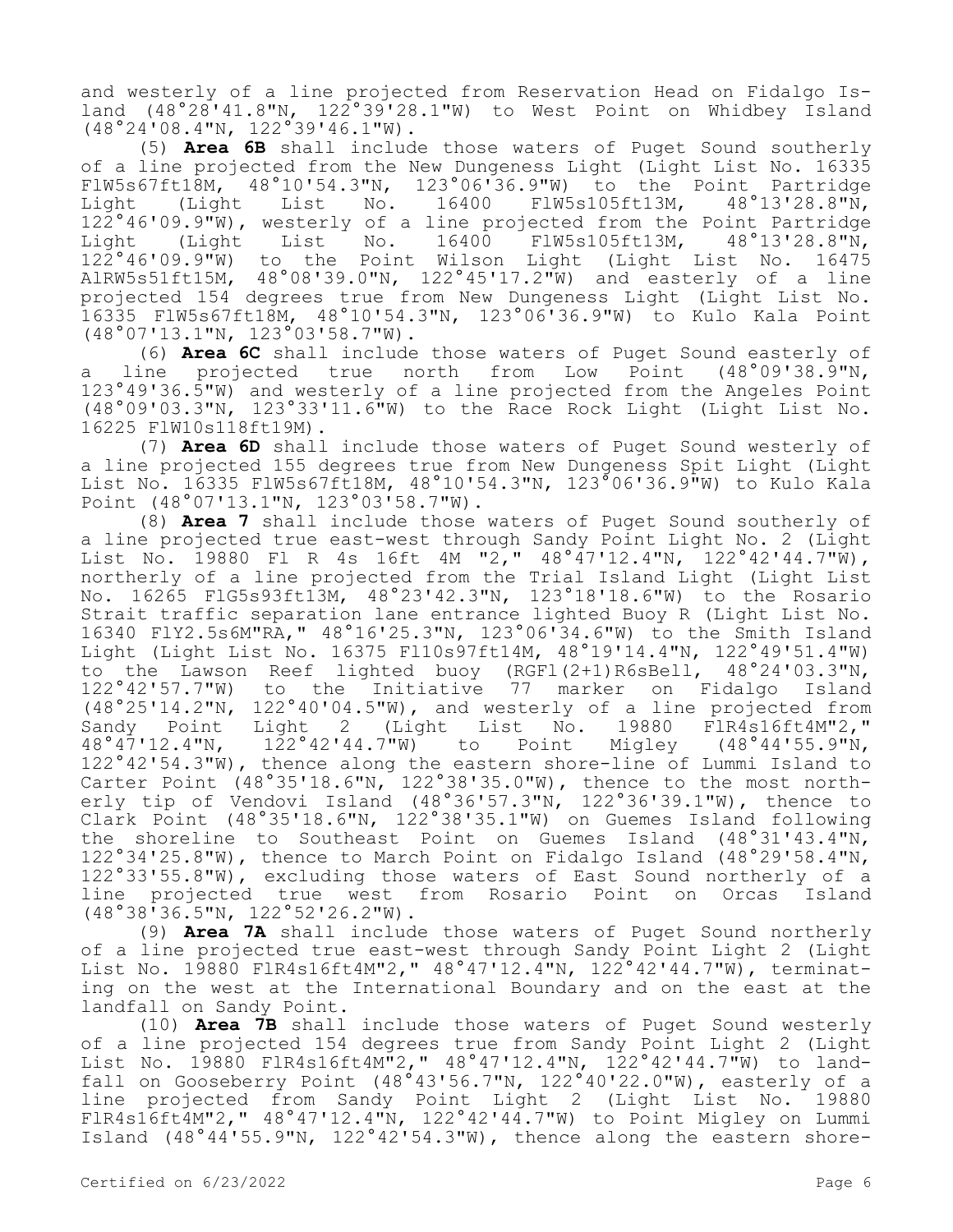line of Lummi Island to Carter Point (48°35'18.6"N, 122°38'35.0"W), thence to the most northerly tip of Vendovi Island (48°36'57.3"N, 122°36'39.1"W), thence to Clark Point on Guemes Island (48°35'18.6"N, 122°38'35.1"W) following the shoreline to Southeast Point on Guemes Island (48°31'43.4"N, 122°34'25.8"W), thence to March Point on Fidalgo Island (48°29'58.4"N, 122°33'55.8"W), northerly of the Burlington Northern railroad bridges at the north entrances to Swinomish Channel (48°27'29.1"N, 122°30'54.0"W) and westerly of a line projected from List No. 19018 48°34'58.5"N, 122°33'37.8"W) on Samish Island 28 degrees true to Whiskey Rock (48°39'20.9"N, 122°30'12.5"W) on the north shore of Samish Bay and westerly of the Whatcom Creek Waterway, defined as a line projected approximately 14 degrees true from the southwest end of the Port of Bellingham North Terminal (48°44'38.6"N, 122°29'46.1"W) to the southernmost point of the dike surrounding the Georgia Pacific Treatment Pond (48°44'51.5"N, 122°29'38.6"W).

(11) **Area 7C** shall include those waters of Puget Sound easterly of a line projected from William Point Light 3 (Light List No. 19018 FlG6s30ft5M"3," 48°34'58.5"N, 122°33'37.8"W) on Samish Island 28 degrees true to Whiskey Rock (48°39'20.9"N, 122°30'12.5"W) on the north shore of Samish Bay.

(12) **Area 7D** shall include those waters of Puget Sound easterly of a line projected 154 degrees true from Sandy Point Light 2 (Light List No. 19880 FlR4s16ft4M"2," 48°47'12.4"N, 122°42'44.7"W) to landfall on Gooseberry Point  $(48°43'56.7"N, 122°40'22.0"W)$  and south of a line projected true east from Sandy Point Light 2 (Light List No. 19880 FlR4s16ft4M"2," 48°47'12.4"N, 122°42'44.7"W) to landfall on Sandy Point (48°47'12.5"N, 122°42'36.1"W).

(13) **Area 7E** shall include those waters of Puget Sound within East Sound northerly of a line projected true west from Rosario Point (48°38'36.5"N, 122°52'26.2"W) on Orcas Island.

(14) **Area 8** shall include those waters of Puget Sound easterly of a line projected from West Point on Whidbey Island (48°24'08.4"N, 122° 39'46.1"W) to Reservation Head on Fidalgo Island (48°28'41.8"N, 122°39'28.1"W), westerly of a line projected from East Point Light 3 (Light List No. 18620 FlG6s21ft6M, 48°05'49.1"N, 122°29'29.4"W) 340 degrees true to Camano Island Light 4 (Light List No. 18625 FlR4s15ft5M"4," 48°07'57.4"N, 122°30'39.1"W) southerly of the Burlington Northern railroad bridges at the north entrances to Swinomish Channel and northerly of the state highway 532 bridges between Camano Island and the mainland.

(15) **Area 8A** shall include those waters of Puget Sound easterly of a line projected from the East Point Light 3 (Light List No. 18620 FlG6s21ft6M, 48°05'49.1"N, 122°29'29.4"W) on Whidbey Island 340 degrees true to Camano Island Light 4 (Light List No. 18625 FlR4s15ft5M"4," 48°07'57.4"N, 122°30'39.1"W), northerly of a line projected from the southern tip of Possession Point 110 degrees true to the shipwreck on the opposite shore  $(47°53'35.1"N, 122°19'42.8"N),$ southerly of the State Highway 532 bridges between Camano Island and the mainland excluding those waters of Area 8D.

(16) **Area 8D** shall include those waters of Puget Sound inside and easterly of a line projected 225 degrees from the pilings at old Bower's Resort to a point 2,000 feet offshore, thence northwesterly to a point 2,000 feet off Mission Beach, thence across the mouth of Tulalip Bay to a point 2,000 feet off Hermosa Point, thence northwesterly following a line 2,000 feet offshore to the intersection with a line pro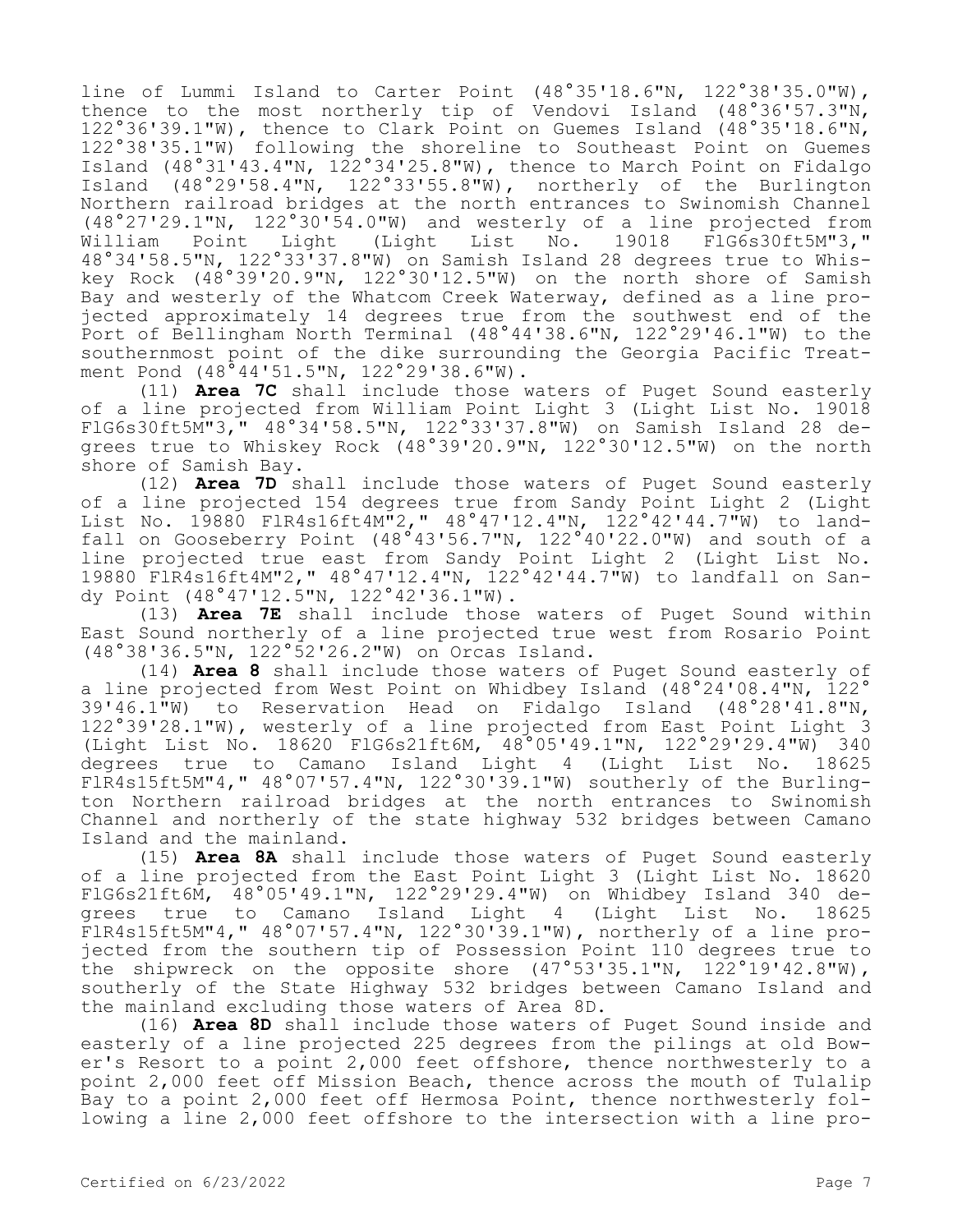jected 233 degrees from the fishing boundary marker on the shore at the slide north of Tulalip Bay.

(17) **Area 9** shall include those waters of Puget Sound southerly and easterly of a line projected from the Point Partridge Light (Light List No. 16400 Fl5s105ft13M, 48°13'28.8"N, 122°46'09.9"W) to the Point Wilson Light (Light List No. 16475 AlRW5s51ft15M, 48°08'39.0"N, 122°45'17.2"W), northerly of the Hood Canal Bridge, northerly of a line projected true west from the shoreward end of Point Julia (47°51'17.3"N, 122°34'35.5"W) to the mainland in the community of Port Gamble, excluding those on-reservation waters of Hood Canal north of Port Gamble Bay to the marker at the north end of the Port Gamble Indian Reservation (47°52'04.3"N, 122°34'20.9"W), southerly of a line projected from the southern tip of Possession Point 110 degrees true to the shipwreck (47°53'35.1"N, 122°19'42.8"W) on the opposite shore and northerly of a line projected from the Apple Cove Point Light (Light List No. 16675 FlW4s18ft6M, 47°48'53.5"N, 122°28'54.7"W) to the Edmonds South Breakwater Light (Light List No. 16705 FlY4s18ftPriv, 47°48'25.0"N, 122°23'43.0"W) at Edwards Point.

(18) **Area 9A** shall include those waters of Puget Sound known as Port Gamble Bay southerly of a line projected true west from the shoreward end of the Point Julia (47°51'17.3"N, 122°34'35.5"W) to the mainland in the community of Port Gamble and those on-reservation waters of Hood Canal north of Port Gamble Bay to the marker at the north<br>end of the Port Gamble Indian Reservation (47°52'04.3"N, end of the Port Gamble Indian Reservation 122°34'20.9"W).

(19) **Area 10** shall include those waters of Puget Sound southerly of a line projected from the Apple Cove Point Light (Light List No. 16675 FlW4s18ft6M, 47°48'53.5"N, 122°28'54.7"W) to the light (Light List No. 16675 FlW4s18ft6M, 47°48'53.5"N, 122°28'54.7"W), westerly of a line projected 43 degrees true from the Shilshole Bay Light 8 (Light List No. 18155 FlR4s15ft4M"8," 47°40'17.2"N, 122°24'31.2"W) to landfall on the northeastern shore of the Shilshole Bay Entrance Range (47°40'20.7"N, 122°24'25.4"W), westerly of a line projected 185 degrees true from the southwest corner of Pier 91 (47°37'35.1"N, 122°23'01.2"W) through the Duwamish Head Light (Light List No. 16910 FlW2.5s25ft10M, 47°35'55.8"N, 122°23'16.5"W) to landfall on Duwamish Head (47°35'40.0"N, 122°23'19.2"W), northerly of a true east-west line projected through the Point Vashon Light (Light List No. 17100<br>FlW4s17ft7M, 47°30'49.3"N, 122°28'23.4"W) from Southworth FlW4s17ft7M, 47°30'49.3"N, 122°28'23.4"W) from Southworth (47°30'49.2"N, 122°29'57.0"W), to landfall south of Brace Point (47°30'49.4"N, 122°23'44.2"W), easterly of a line projected from Orchard Point (47°33'55.4"N, 122°31'56"W) to Beans Point (47°34'28.8"N, 122°31'20.4"W) on Bainbridge Island, and northerly and easterly of a<br>line projected true west from Agate Point (47°43'15.7"N, line projected true west from Agate 122°33'12.2"W) on Bainbridge Island to the mainland (47°43'15.7"N, 122°33'41.1"W).

(20) **Area 10A** shall include those waters of Puget Sound easterly of a line projected 185 degrees true from the southwest corner of Pier 91 (47°37'35.1"N, 122°23'01.2"W) through the Duwamish Head Light (Light List No. 16910 FlW2.5s25ft10M, 47°35'55.8"N, 122°23'16.5"W) to landfall on Duwamish Head (47°35'40.0"N, 122°23'19.2"W).

(21) **Area 10C** shall include those waters of Lake Washington southerly of the Evergreen Point Floating Bridge.

(22) **Area 10D** shall include those waters of the Sammamish River south of the State Highway 908 Bridge and Lake Sammamish.

(23) **Area 10E** shall include those waters of Puget Sound westerly of a line projected from Orchard Point (47°33'55.4"N, 122°31'56"W) to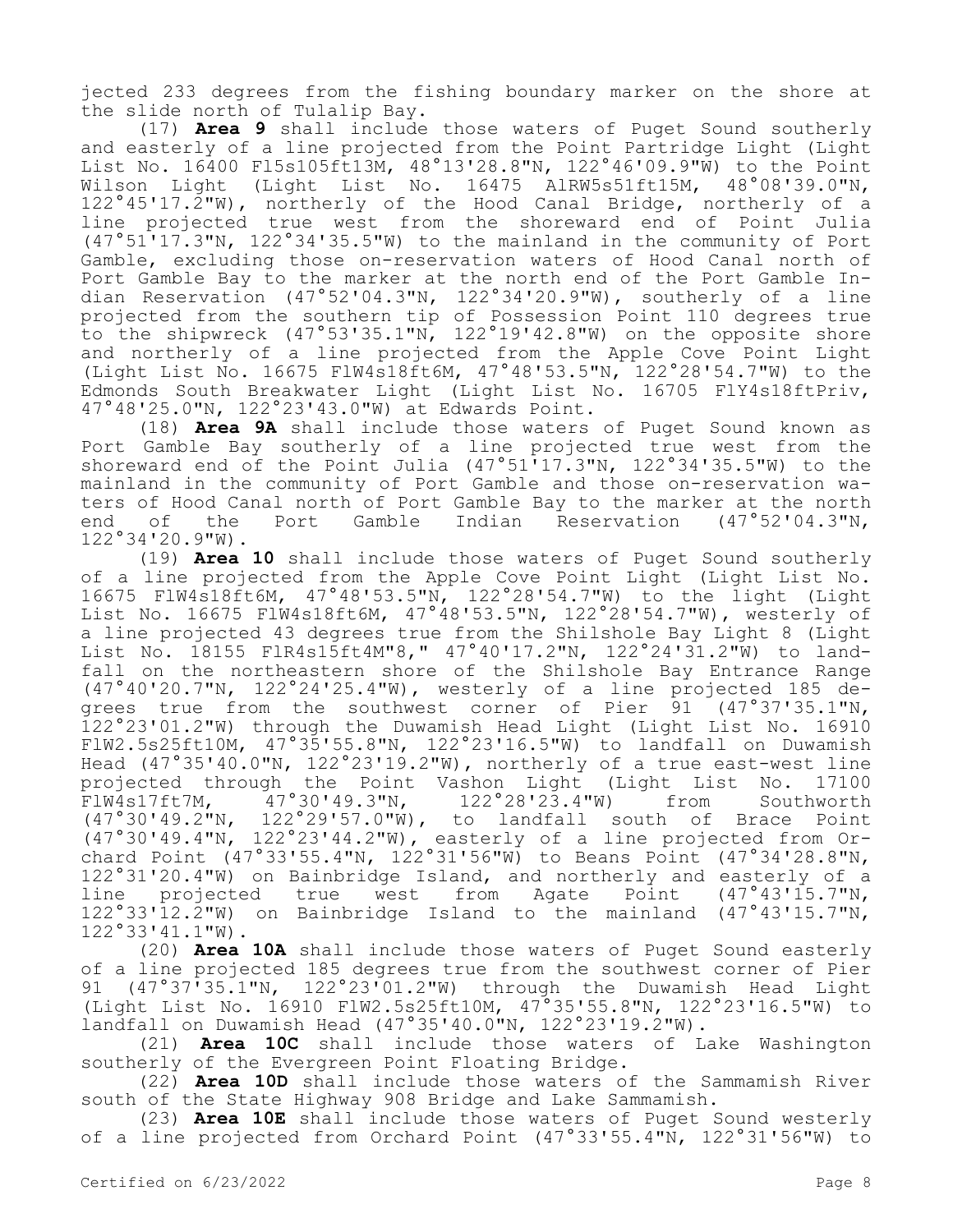Beans Point (47°34'28.8"N, 122°31'20.4"W) on Bainbridge Island and southerly and westerly of a line projected true west from Agate Point (47°43'15.7"N, 122°33'12.2"W) on Bainbridge Island to the mainland (47°43'15.7"N, 122°33'41.1"W).

(24) **Area 10F** shall include those waters of Puget Sound easterly a line projected 43 degrees true from the Shilshole Bay Light 8 (Light List No. 18155 FlR4s15ft4M"8," 47°40'17.2"N, 122°24'31.2"W) to landfall on the North Eastern shore of the Shilshole Bay Entrance Range (47°40'20.7"N, 122°24'25.4"W) and those waters of the Lake Washington Ship Canal westerly of a line projected true south from Webster Point (47°38'53.0"N, 122°16'37.1"W) to the Evergreen Point Floating Bridge including the waters of Salmon Bay, the Lake Washington Ship Canal, Lake Union and Portage Bay.

(25) **Area 10G** shall include those waters of Lake Washington northerly of the Evergreen Point Floating Bridge, easterly of a line projected from Webster Point (47°38'53.0"N, 122°16'37.1"W) true south to the Evergreen Point Floating Bridge and those waters of the Sammamish River north of the State Highway 908 Bridge.

(26) **Area 11** shall include those waters of Puget Sound southerly of a true east-west line projected through the Point Vashon Light (Light List No. 17100 FlW4s17ft7M), from Southworth (47°30'49.2"N, 122°29'57.0"W) to landfall south of Brace Point (47°30'49.4"N, 122°23'44.2"W), northerly of a line projected 259 degrees true from Browns Point (47°18'20.3"N, 122°26'39.4"W) to the point of landfall on the opposite shore of Commencement Bay  $(47°17'51.8"N, 122°30'04.5"N),$ and northerly of the Tacoma Narrows Bridge.

(27) **Area 11A** shall include those waters of Puget Sound southerly of a line projected 259 degrees true from Browns Point (47°18'20.3"N, 122°26'39.4"W) to the point of landfall on the opposite shore of Commencement Bay (47°17'51.8"N, 122°30'04.5"W).

(28) **Area 12** shall include those waters of Puget Sound southerly of the site of the Hood Canal Bridge and northerly and easterly of a line projected from the Tskutsko Point Light (Light List No. 17865 Fl4s15ft5MRaRef, 47°41'29.3"N, 122°49'59.1"W) to Misery Point (47°39'18.3"N, 122°49'46.5"W).

(29) **Area 12A** shall include those waters of Puget Sound northerly of a line projected from Pulali Point true east to the mainland.

(30) **Area 12B** shall include those waters of Puget Sound southerly of a line projected true east from Pulali Point (47°44'15.3"N, 122°52'5.9"W) to landfall on Toandos Peninsula (47°44'09.9"N, 122°48'23.1"W), northerly of a line projected true east from Ayock Point (47°30'25.8"N, 123°03'15.8"W) to landfall on the Kitsap (Great) Peninsula (47°30'25.8"N,123°01'53.2"W), and westerly of a line projected from the Tskutsko Point Light (Light List No. 17865 Fl4s15ft5MRaR-<br>ef, 47°41'29.3"N, 122°49'59.1"W) to Misery Point (47°39'18.3"N, ef, 47°41'29.3"N, 122°49'59.1"W) to Misery Point 122°49'46.5"W).

(31) **Area 12C** shall include those waters of Puget Sound southerly of a line projected true east from Ayock Point (47°30'25.8"N,<br>123°31'15.7"W) to landfall on the Kitsap (Great) Peninsula landfall on the Kitsap (Great) Peninsula (47°30'25.8"N, 123°01'53.2"W) and northerly and westerly of a line projected from Ayres Point (47°22'26.9"N, 123°06'44.5"W) to the Union Boat Launch  $(47°21'27.5"N, 123°6'1.9"W)$ .

(32) **Area 12D** shall include those waters of Puget Sound easterly of a line projected from Ayres Point (47°22'26.9"N, 123°06'44.5"W) to the Union Boat Launch (47°21'27.5"N, 123°06'01.9"W).

(33) **Area 13** shall include those waters of Puget Sound southerly of the Tacoma Narrows Bridge and a line projected from Green Point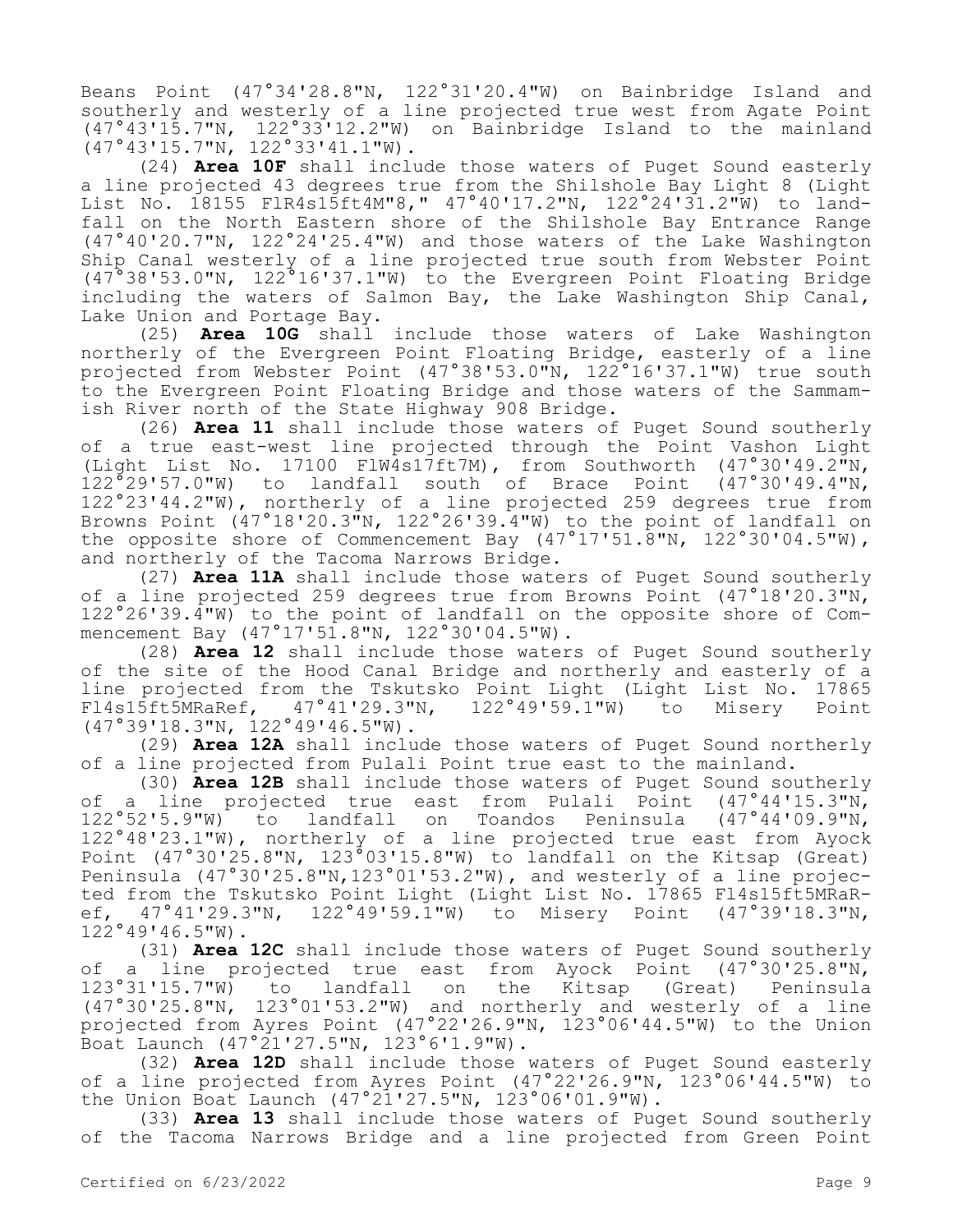(47°16'55.2"N, 122°41'41.8"W) to Penrose Point (47°15'53.6"N, 122°44'11.5"W) and northerly and easterly of a line projected from the Devil's Head Light (Light List No. 17365 FlR6s164M"4," 47°09'58.9"N, 122°45'53.3"W) to Treble Point (47°09'09.6"N, 122°44'31.3"W), thence through the Nisqually Flats Light 3 (Light List No. 17360 FlG4s15ft4M"3") to landfall  $(47°06'40.7"N, 122°45'08.8"W)$  and westerly of the railroad trestle at the mouth of Chambers Bay.

(34) **Area 13A** shall include those waters of Puget Sound northerly of a line projected from Green Point (47°16'55.2"N, 122°41'41.8"W) to Penrose Point (47°15'53.6"N, 122°44'11.5"W).

(35) **Area 13C** shall include those waters of Puget Sound easterly of the railroad trestle at the mouth of Chambers Bay.

(36) **Area 13D** shall include those waters of Puget Sound westerly of a line projected from the Devil's Head Light (Light List No. 17365<br>FlR6s164M"4," 47°09'58.9"N, 122°45'53.3"W) to Treble Point FlR6s164M"4," 47°09'58.9"N, 122°45'53.3"W) to Treble Point (47°09'09.6"N, 122°44'31.3"W), thence through the Nisqually Flats Light 3 (Light List No. 17360 FlG4s15ft4M"3," 47°07'15"N, 122°45'0.1"W) to landfall (47°06'40.7"N, 122°45'08.8"W), northerly of a line projected from Johnson Point (47°10'35.7"N, 122°49'13.2"W) to Dickenson Point (47°09'54.4"N, 122°51'06.4"W), northerly of a line projected 291 degrees true from Dofflemeyer Point Light (Light List No. 17400 Fl4s30ft7M, 47°09'58.9"N, 122°45'53.3"W) through Cooper Point (47°08'44.2"N, 122°55'33.4"W), to the southeastern shore of Hunter Point (47°8'55.9"N, 122°56'18.1"W), easterly of a line projected 005 degrees true from the northern tip of Steamboat Island (47°11'12.3"N, 122°56'20.6"W) to Hungerford Point (47°12'18.8"N, 122°56'11.5"W) and southerly of a line projected true east-west from 47°18'53.5"N, 122°50'32.9"W through the southern tip of Stretch Island to landfall on the easterly shore of the Key Peninsula (47°18'53.5"N, 122°47'35"W).

(37) **Area 13E** shall include those waters of Puget Sound southerly of a line projected from Johnson Point  $(47°10'35.7"N, 122°49'13.2"W)$ to Dickenson Point (47°09'54.4"N, 122°51'06.4"W).

(38) **Area 13F** shall include those waters of Puget Sound southerly of a line projected from Dofflemeyer Point Light (Light List No. 17400<br>Fl4s30ft7M, 47°08'25.8"N, 122°54'26.2"W) to Cooper Point  $F(47°08'25.8"N, 122°54'26.2"W)$  to Cooper Point (47°08'44.2"N, 122°55'33.4"W).

(39) **Area 13G** shall include those waters of Puget Sound southerly of a line projected 291 degrees true from Cooper Point (47°08'44.2"N, 122°55'33.4"W) to the southeastern shore of Hunter Point (47°8'55.9"N, 122°56'18.1"W).

(40) **Area 13H** shall include those waters of Puget Sound southwesterly of a line projected 005 degrees true from the northern tip of Steamboat Island (47°11'12.3"N, 122°56'20.6"W) to Hungerford Point (47°12'18.8"N, 122°56'11.5"W) and those waters easterly of a line projected 064 degrees true from Kamilche Point (47°09'08.3"N, 123°01'07.5"W) to the opposite shore (47°09'14"N, 123°00'49.3"W).

(41) **Area 13I** shall include those waters of Puget Sound southwesterly of a line projected 064 degrees true from Kamilche Point (47°09'08.3"N, 123°01'07.5"W) to the opposite shore (47°09'14"N, 123°00'49.3"W).

(42) **Area 13J** shall include those waters of Puget Sound, Hammersley Inlet and Oakland Bay, westerly of a line projected from the Arcadia Point Boat Launch (47°11'51.4"N, 122°56'18.5"W) to Hungerford Point (47°12'18.8"N, 122°56'11.5"W).

(43) **Area 13K** shall include those waters of Puget Sound northerly of a line projected true east-west from 47°18'53.5"N, 122°50'32.9"W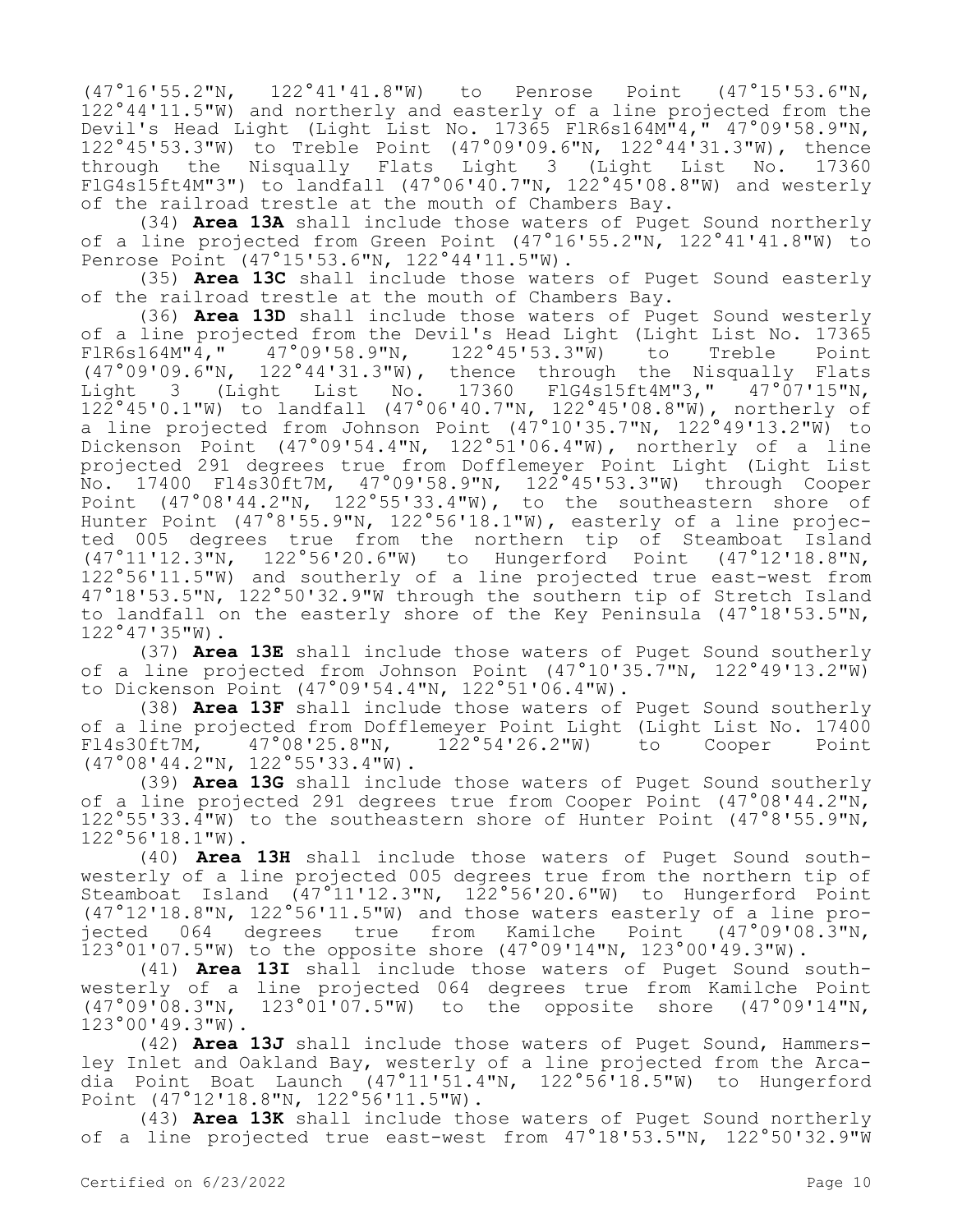through the southern tip of Stretch Island to landfall on the easterly shore of the Key Peninsula  $(47°18'53.5"N, 122°47'35"W)$ .

[Statutory Authority: RCW 77.04.012, 77.04.020, 77.04.130, 77.12.045, and 77.12.047. WSR 19-15-051 (Order 19-140), § 220-301-030, filed 7/12/19, effective 8/12/19. Statutory Authority: RCW 77.04.090, 77.04.130, 77.15.568, 77.08.010, 77.65.510, 77.65.515, and 77.65.520. WSR 18-18-078 (Order 18-221), § 220-301-030, filed 9/4/18, effective 10/5/18. Statutory Authority: RCW 77.04.012, 77.04.013, 77.04.020, 77.04.055, and 77.12.047. WSR 17-05-112 (Order 17-04), recodified as § 220-301-030, filed 2/15/17, effective 3/18/17. Statutory Authority: RCW 75.08.080. WSR 95-13-056 (Order 95-75), § 220-22-030, filed 6/16/95, effective 7/17/95; WSR 94-15-001 (Order 94-62), § 220-22-030,<br>filed 7/6/94, effective 8/6/94; WSR 90-13-025 (Order 90-49), § filed 7/6/94, effective 8/6/94; WSR 90-13-025 (Order 90-49), § 220-22-030, filed 6/11/90, effective 7/12/90; WSR 89-13-004 (Order 89-44), § 220-22-030, filed 6/8/89; WSR 88-14-133 (Order 88-48), § 220-22-030, filed 7/6/88; WSR 87-15-059 (Order 87-72), § 220-22-030, filed  $7/14/87$ ; WSR  $85-13-032$  (Order  $85-60$ ), 6/12/85; WSR 84-13-078 (Order 84-53), § 220-22-030, filed 6/21/84; WSR 82-15-040 (Order 82-83), § 220-22-030, filed 7/15/82; WSR 81-18-017 (Order 81-101), § 220-22-030, filed 8/25/81; WSR 80-04-070 (Order 80-17), § 220-22-030, filed 3/26/80; WSR 79-07-045 (Order 79-42), § 220-22-030, filed 6/22/79; WSR 78-05-018 (Order 78-16), § 220-22-030, filed 4/13/78; Order 77-66, § 220-22-030, filed 8/5/77; Order 77-14, § 220-22-030, filed 4/15/77; Order 76-35, § 220-22-030, filed 5/11/76.]

**WAC 220-301-040 Marine Fish-Shellfish Management and Catch Reporting Areas, Puget Sound.** (1) **Area 20A** shall include those waters of Puget Sound north of a line projected from Village Point, Lummi Island through the navigation buoy just east of Matia Island thence to the buoy at Clements Reef thence to the easternmost point of Patos Island and from the westernmost point of Patos Island due east to the international boundary; and west of a line from Point Francis through the marker north of Inati Bay, Lummi Island to Lummi Island.

(2) **Area 20B** shall include those waters of Puget Sound southerly of Area 20A, westerly of a line from Lummi Island through Lummi Rocks to the northernmost tip of Sinclair Island, and northerly of a line from the northernmost tip of Sinclair Island to Lawrence Point on Orcas Island and a line which runs from Steep Point on Orcas Island to Limestone Point on San Juan Island and then to Green Point on the eastern tip of Speiden Island and from the western tip of Speiden Island true west to the international boundary.

(3) **Area 21A** shall include those waters of Puget Sound southerly and easterly of Areas 20A and 20B, and westerly of a line from William Point to Governor's Point, and northerly of a line from William Point to the southernmost tip of Vendovi Island to the Sinclair Island light.

(4) **Area 21B** shall include those waters of Puget Sound easterly of and adjacent to Area 21A.

(5) **Area 22A** shall include those waters of Puget Sound south of Area 20B, westerly of 122° 40' W between Sinclair Island and Fidalgo Island and the Deception Pass Bridge; northerly of a line due east from the international boundary to a point 1 nautical mile from Pile Point, San Juan Island, thence southeasterly along a line 1 nautical mile from the southern shores of San Juan Island and Lopez Island to Davidson Rock near Point Colville, then easterly to a point one nauti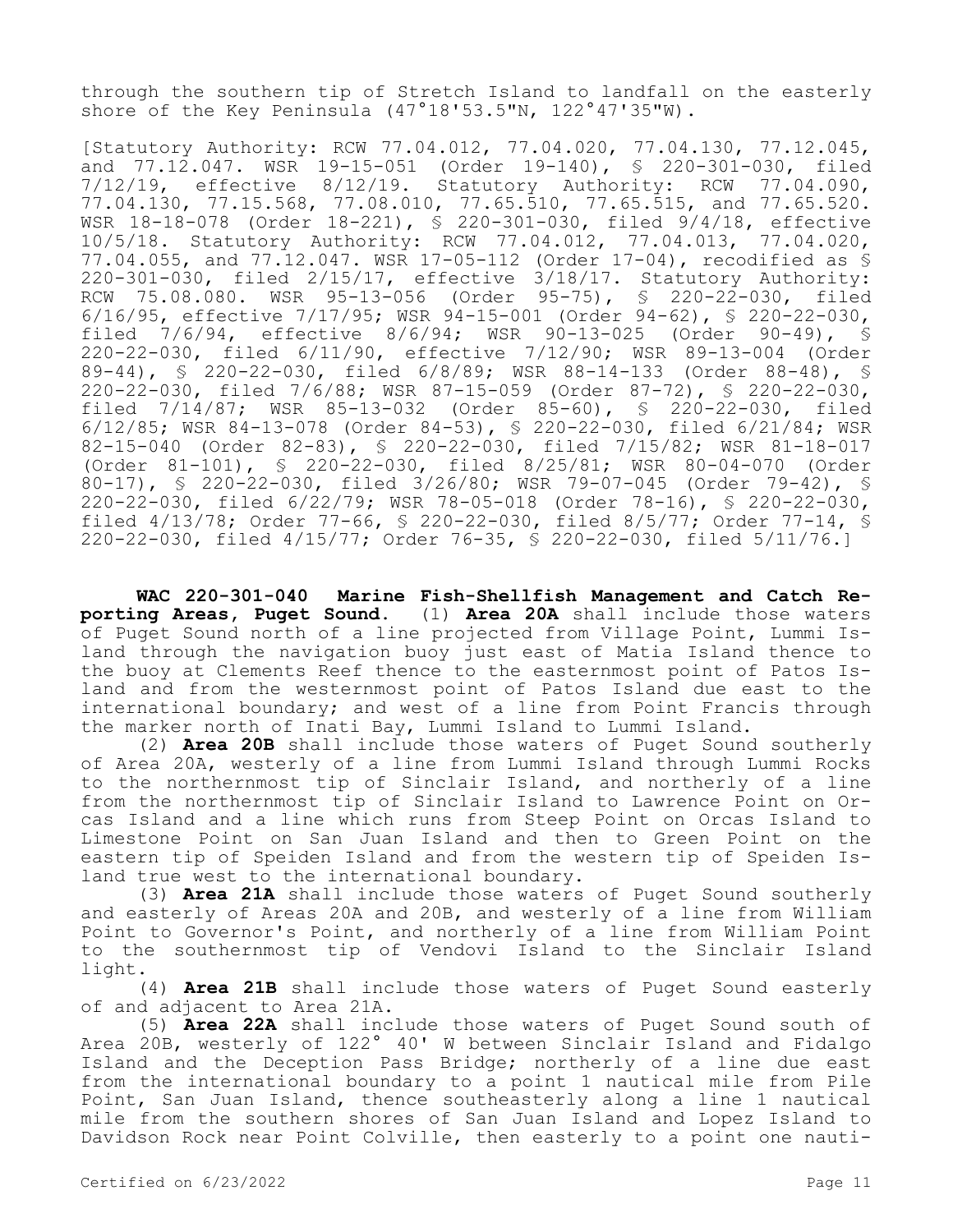cal mile south of the buoy at Lawson Reef and than due east to Whidbey Island.

(6) **Area 22B** shall include those waters of Puget Sound south of Area 21A, east of 22A, and north of the railroad bridges at Swinomish Channel.

(7) **Area 23A** shall include those waters of Puget Sound southerly of Area 22A; westerly and northerly of a line described as follows: A line segment from Davidson Rock near Point Colville, Lopez Island to a point 2 nautical miles from the Smith Island light thence continuing westerly and southerly 2 nautical miles from the Smith Island light until the line intersects with a line between Smith Island light and the vessel traffic service buoy north of Dungeness Spit, thence to the vessel traffic service buoy, thence southerly and westerly to a point 1 1/2 nautical miles north of the Ediz Hook light thence north to the international boundary.

(8) **Area 23B** shall include those waters of Puget Sound southerly of Area 22A; easterly of 23A; and northerly of a line due west from Partridge Point, Whidbey Island to its intersection with Area 23A.

(9) **Area 23C** shall include those waters of Puget Sound westerly of Area 23A and a line due north from the Ediz Hook light to the international boundary; and easterly of a line projected due north from the mouth of the Sekiu River.

(10) **Area 23D** shall include those waters of Puget Sound southerly of Area 23A and easterly of Area 23C and westerly of a line from the Dungeness light to the vessel traffic service buoy north of Dungeness light.

(11) **Area 24A** shall include those waters of Saratoga Passage and Skagit Bay east of a line between Polnell Point and Rocky Point, Camano Island; south of Area 22B; and east of Area 22A, and north of the Highway 532 Bridge between Camano Island and the mainland.

(12) **Area 24B** shall include those waters of Port Susan south of Area 24A and north of a line from Camano Head on Camano Island to the north tip of Gedney Island and from the southern tip of Gedney Island east to the mainland.

(13) **Area 24C** shall include those waters of Saratoga Passage west of Area 24A; north of a line projected due west of Hackney Island; and northwest of a line from Sandy Point, Whidbey Island to Camano Head, Camano Island.

(14) **Area 24D** shall include Holmes Harbor south of a line projected due west from Hackney Island to Whidbey Island.

(15) **Area 25A** shall include those waters of Puget Sound south of Areas 23A and 23B; east of Area 23D; north of a line projected from Diamond Point to Cape George, and westerly of a line projected from Point Partridge on Whidbey Island to Point Wilson.

(16) **Area 25B** shall include those waters of Admiralty Inlet east of Area 25A; northeast of a line projected from Point Hudson to Marrowstone Point; and north of a line projected from Olele Point to Foulweather Bluff continuing to Double Bluff on Whidbey Island.

(17) **Area 25C** shall include those waters of Hood Canal south of Area 25B and north of the Hood Canal Floating Bridge.

(18) **Area 25D** shall include those waters of Port Townsend Bay southwest of Area 25B.

(19) **Area 25E** shall include those waters of Discovery Bay south of Area 25A.

(20) **Area 26A** shall include those waters of Puget Sound south of Areas 24B, 24C, and 25B and northerly of a line from Apple Cove Point to Point Edwards.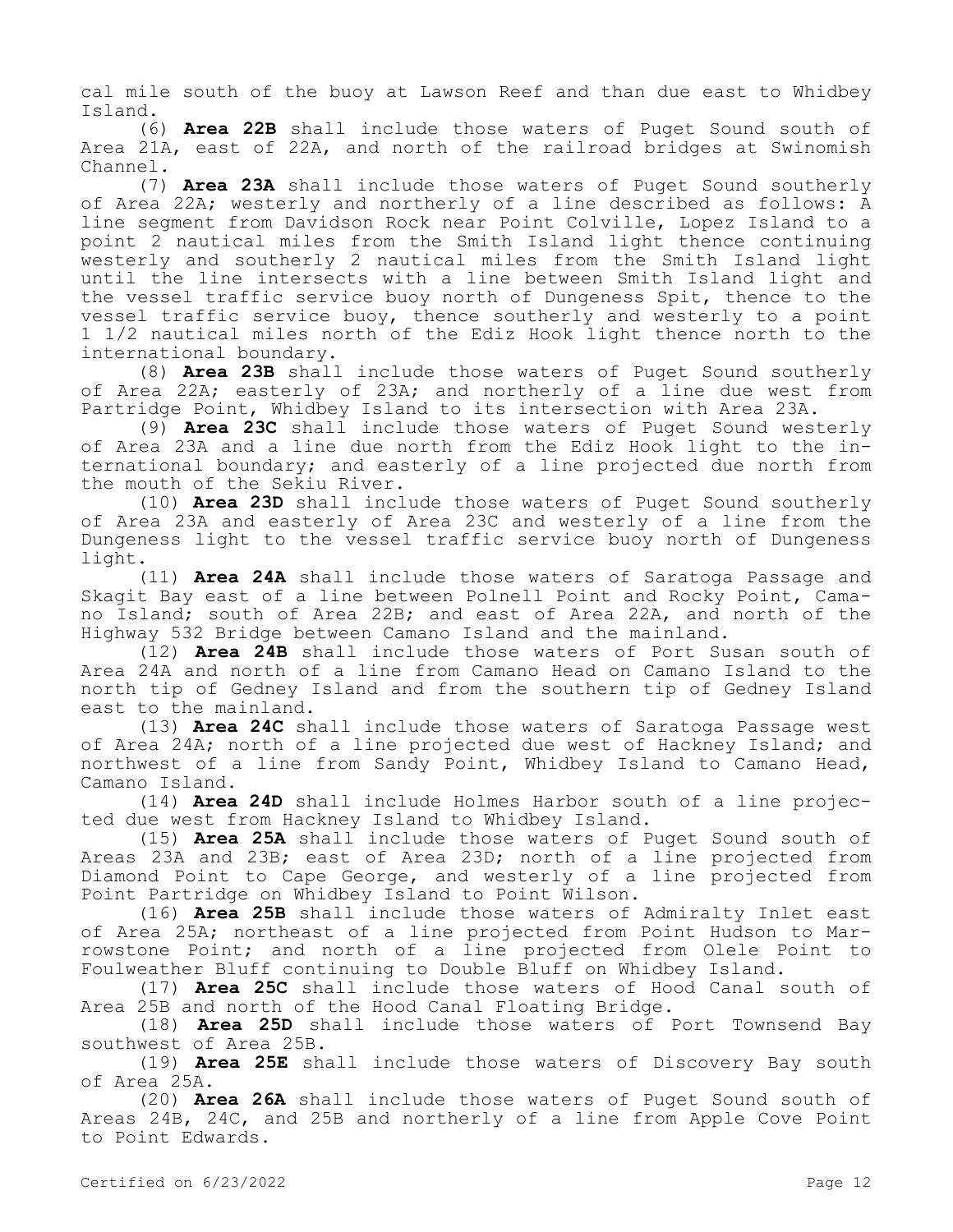(21) **Area 26B** shall include those waters of Puget Sound south of Area 26A, and east of a line from Point Monroe, Bainbridge Island to the mouth of Miller Bay, and east of a line from Beans Point on Bainbridge Island to Orchard Point, and northerly of a line from the ferry dock at Point Southworth to Brace Point.

(22) **Area 26C** shall include those waters of Puget Sound westerly and adjacent to Area 26B.

(23) **Area 26D** shall include those waters of Puget Sound southerly of Area 26B and northerly of the Tacoma Narrows Bridge.

(24) **Area 27A** shall include those waters of Hood Canal southerly of the Hood Canal Floating Bridge and northerly of a line from Misery Point to Quatsap Point.

(25) **Area 27B** shall include those waters of Hood Canal south of Area 27A and north of a line from Lilliwaup Creek to Dewatto.

(26) **Area 27C** shall include those waters of Hood Canal south of Area 27B.

(27) **Area 28A** shall include those waters of Puget Sound southerly and westerly of the Tacoma Narrows Bridge, south of a line projected from Penrose Point to Green Point in Carr Inlet, south of a line projected from Point Wilson to Whiteman Cove in Case Inlet, and east of a line projected from Brisco Point to Dofflemyer Point.

(28) **Area 28B** shall include all waters of Carr Inlet north of a line projected from Penrose Point to Green Point.

(29) **Area 28C** shall include those waters of Case Inlet and Pickering Passage north of a line projected from Wilson Point to Whiteman Cove, and north of the highway bridge from the west side of Hartstene Island.

(30) **Area 28D** shall include those waters west of Area 28A and south of Area 28C.

(31) **Area 29** shall include those waters of the Strait of Juan de Fuca west of Area 23C and east of a line projected from the Bonilla Point light on Vancouver Island to the Tatoosh Island light, then to the most westerly point of Cape Flattery.

(32) This WAC will not apply to hardshell clams, oysters, or geoducks.

[Statutory Authority: RCW 77.04.012, 77.04.013, 77.04.020, 77.04.055, and 77.12.047. WSR 17-05-112 (Order 17-04), recodified as § 220-301-040, filed 2/15/17, effective 3/18/17. Statutory Authority: RCW 75.08.080. WSR 83-24-024 (Order 83-200), § 220-22-400, filed 11/320-24-080 (Order 82-215), § 220-22-400, filed 12/1/82, effective 1/1/83; WSR 78-05-018 (Order 78-16), § 220-22-400, filed 4/13/78; Order 76-148, § 220-22-400, filed 12/2/76.]

**WAC 220-301-050 Marine Fish-Shellfish Management and Catch Reporting Areas, coastal waters.** (1) **Area 50** shall include waters of the Bering Sea north of the Aleutian Islands.

(2) **Area 51** shall include waters south of the Aleutian Islands and west of longitude 159° W.

(3) **Area 52** shall include waters west of longitude 154° W and east of Area 51.

(4) **Area 53** shall include waters west of longitude 147° W and east of Area 52.

(5) **Area 54** shall include waters west of longitude 137° W and east of Area 53.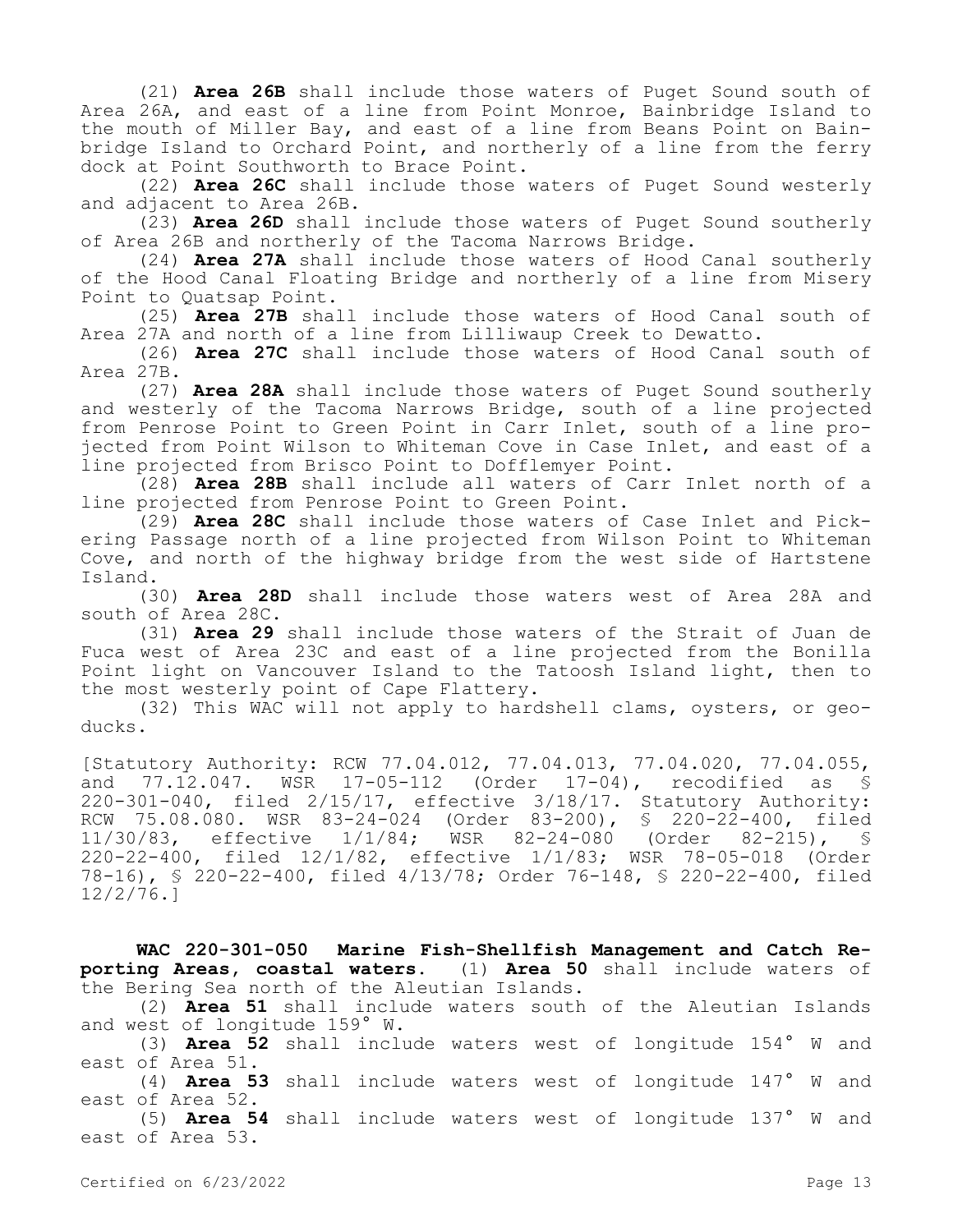(6) **Area 55** shall include waters north of latitude 54° 40' N and east of Area 54.

(7) **Area 56** shall include waters north of latitude 50° 30' N and south of Area 55.

(8) **Area 57** shall include waters north of latitude 48° 26' N and south of Area 56.

(9) **Area 58A** shall include waters north of the United States - Canada boundary and south of Area 57.

(10) **Area 58B** shall include waters west of a line projected 220° true southwest from the equidistant point between the United States and Canada along the Cape Flattery to Bonilla Point line, north of a line projected true west from Point Grenville and south of Area 58A.

(11) **Area 59A-1** shall include waters east of the 220° true line, west of a line from Cape Flattery to Bonilla Point, and north of  $47^{\circ}$ 40' 30" N. Latitude (Destruction Island) exclusive of coastal waters (0-3 miles) north of a line projected true west from Cape Alava.

(12) **Area 59A-2** shall include waters east of the 220° true line, south of 47° 40' 30" N. Latitude (Destruction Island), and north of a line projected true west from Point Grenville.

(13) **Area 59B** shall include coastal waters (0-3 miles) northerly of a line projected true west from Cape Alava and west of a line projected from the Bonilla Point light on Vancouver Island to the Tatoosh Island light and then to the most westerly point of Cape Flattery.

(14) **Area 60A-1** shall include waters north of a line projected true west from Point Chehalis (46° 53' 18" N. Latitude) and south of a line projected true west from Point Grenville exclusive of Grays Harbor.

(15) **Area 60A-2** shall include waters north of a line projected true west from the Washington-Oregon boundary in the Columbia River and south of a line projected true west from Point Chehalis (46° 53' 18" N. Latitude) exclusive of the Columbia River estuary and Willapa Bay.

(16) **Area 60B** shall include the waters of Grays Harbor east of a line projected from the outermost end of the north jetty to the outermost end of the south jetty.

(17) **Area 60C** shall include the saltwater areas of Willapa Bay east of a line from Leadbetter Point to Cape Shoalwater light.

(18) **Area 60D** shall include waters of the Columbia River east of a line projected from the inshore end of the north jetty in the state of Washington to the knuckle of the south jetty in the state of Oregon, and west of the Megler-Astoria Bridge.

(19) **Area 61** shall include waters north of latitude 42° 00' N, and south of Area 60A, exclusive of the Columbia River estuary.

(20) **Area 62** shall include waters north of latitude 38° 00' N, and south of Area 61.

(21) **Area 63** shall include waters north of latitude 32° 00' N, and south of Area 62.

(22) **Area 64** shall include all waters south of Area 63.

(23) This WAC will not apply to hardshell clams, oysters, or geoducks.

[Statutory Authority: RCW 77.04.012, 77.04.013, 77.04.020, 77.04.055, and 77.12.047. WSR 17-05-112 (Order 17-04), recodified as § 220-301-050, filed 2/15/17, effective 3/18/17. Statutory Authority: RCW 75.08.080. WSR 98-05-043, § 220-22-410, filed 2/11/98, effective 3/14/98; WSR 84-08-014 (Order 84-24), § 220-22-410, filed 3/27/84; WSR 82-14-056 (Order 82-72), § 220-22-410, filed 7/1/82; WSR 80-07-017